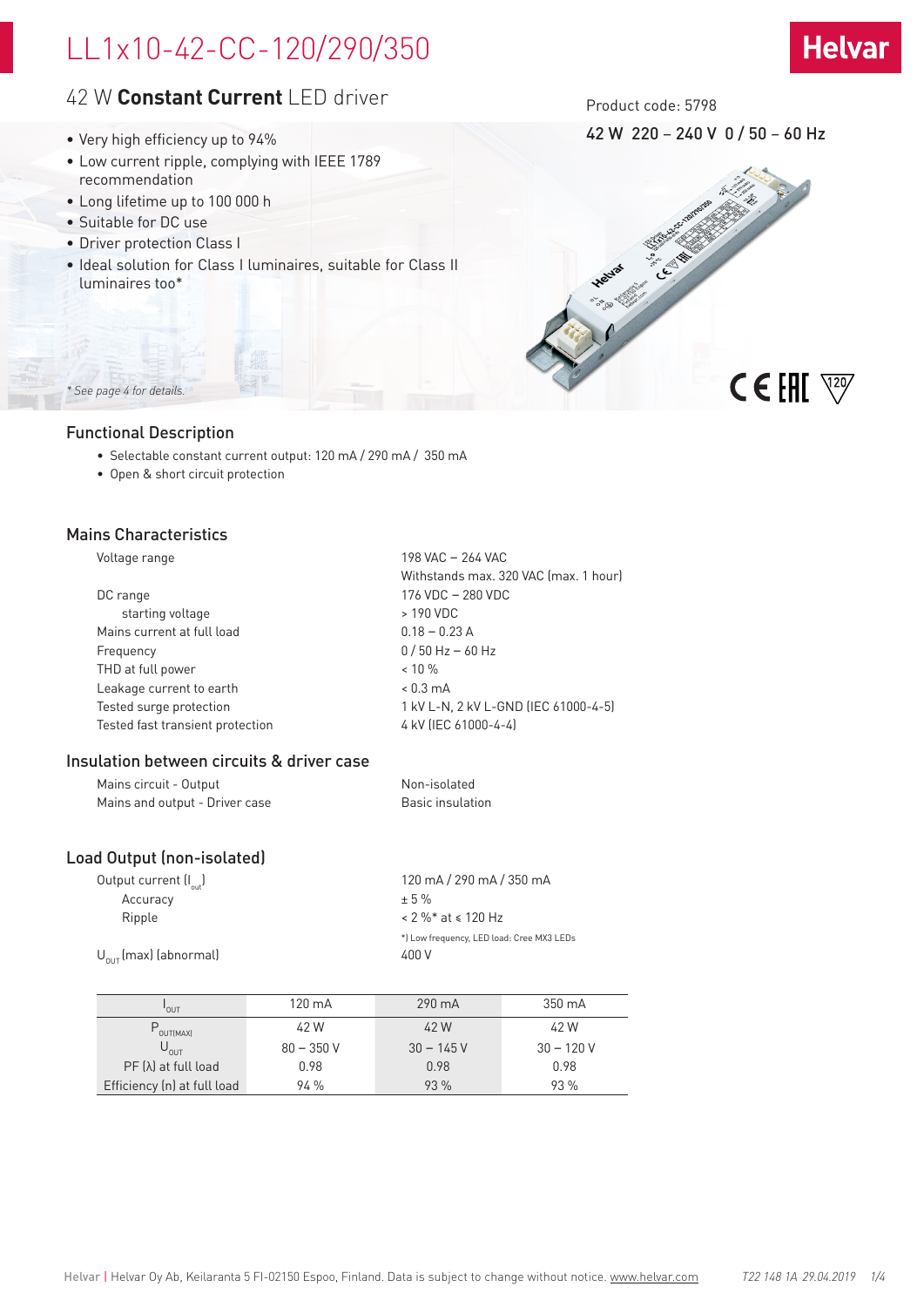# LL1x10-42-CC-120/290/350

# Operating window



## Driver performance



### Operating Conditions and Characteristics

| Highest allowed t point temperature | 75 °C                                |
|-------------------------------------|--------------------------------------|
| t life (60 000 h) temperature       | $75^{\circ}$ C                       |
| Ambient temperature range*          | $-20$ °C $\ldots$ +50 °C*            |
| Storage temperature range           | $-40$ °C $$ +80 °C                   |
| Maximum relative humidity           | No condensation                      |
| Lifetime (90 % survival rate)       | 100 000 h, at t <sub>r</sub> = 65 °C |
|                                     | 90 000 h, at t = 70 °C               |
|                                     | 60 000 h at t = 75 °C                |
|                                     |                                      |

\*) For other than independent use, higher t<sub>a</sub> of the control gear possible as long as highest allowed t<sub>c</sub> point temperature is not exceeded

## Quantity of drivers per miniature circuit breaker 16 A Type C

|         | Based on inrush current $I_{\text{peak}}$ Typ. peak inrush current $I_{\text{peak}}$ | 1/2 value time, $\Delta t$ | Calculated energy, I <sub>seak</sub> <sup>2</sup> ∆t |
|---------|--------------------------------------------------------------------------------------|----------------------------|------------------------------------------------------|
| 62 pcs. | 23 A                                                                                 | 176 us                     | $0.0672 A^2s$                                        |

CONVERSION TABLE FOR OTHER TYPES OF MINIATURE CIRCUIT BREAKER



#### CONTINOUS CURRENT

Total continous current of the drivers and installation environment must always be considered and taken into calculations when installing drivers behind miniature circuit breaker. Example calculation of total drivers amount limited by continous current:  $I_{\text{cont}} = (16 \text{ A} (I_{\text{nom,Ta}}) / \text{``nominal mains current with full})$ load") x 0.76). This calculation is an example according to recommended precautions due to multiple adjacent circuit breakers (> 9 MCBs) and installation environment (T $_{\rm s}$  30 degrees); variables may vary according to the use case. Both inrush current and continous current calculations are based on ABB S200 series circuit breakers. More specific information in ABB series S200 circuit breaker documentation.

NOTE! Type C MCB's are strongly recommended to use with LED lighting. Please see more details in "MCB information" document in each driver product page in "downloads & links" section.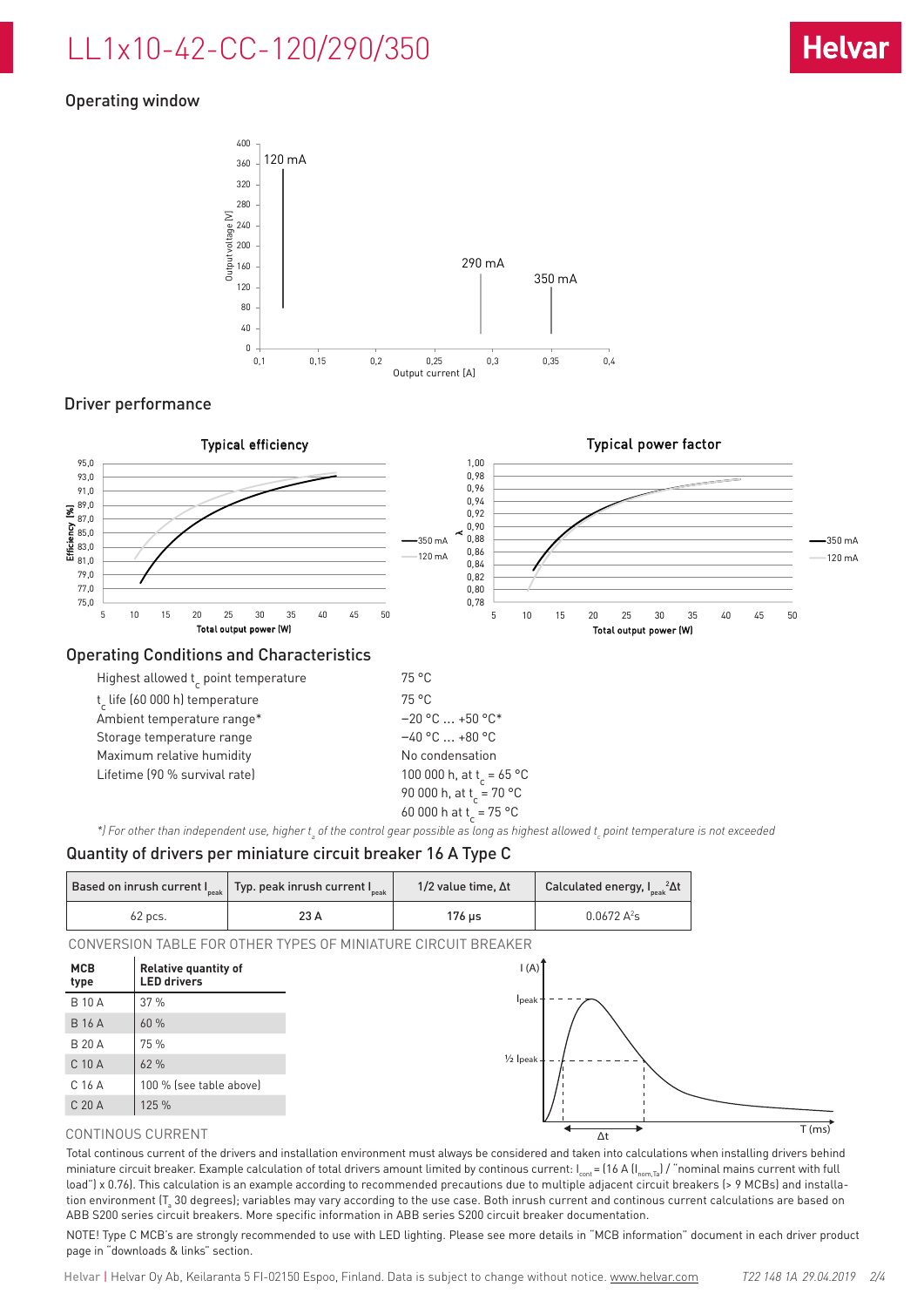# LL1x10-42-CC-120/290/350



## Connections and Mechanical Data

| Wire size                         | 0.5 <sub>m</sub> |
|-----------------------------------|------------------|
| Wire type                         | Solid            |
| Wire insulation                   | Accor            |
| Maximum driver to LED wire length | 5m               |
| Weight                            | 135 g            |
| IP rating                         | IP <sub>20</sub> |

 $0.5$  mm<sup>2</sup> – 1.5 mm<sup>2</sup> Solid core and fine-stranded According to EN 60598

# Connections



#### *Note:*

*• Not suitable for load side switching operation*

## Dimensions (mm)